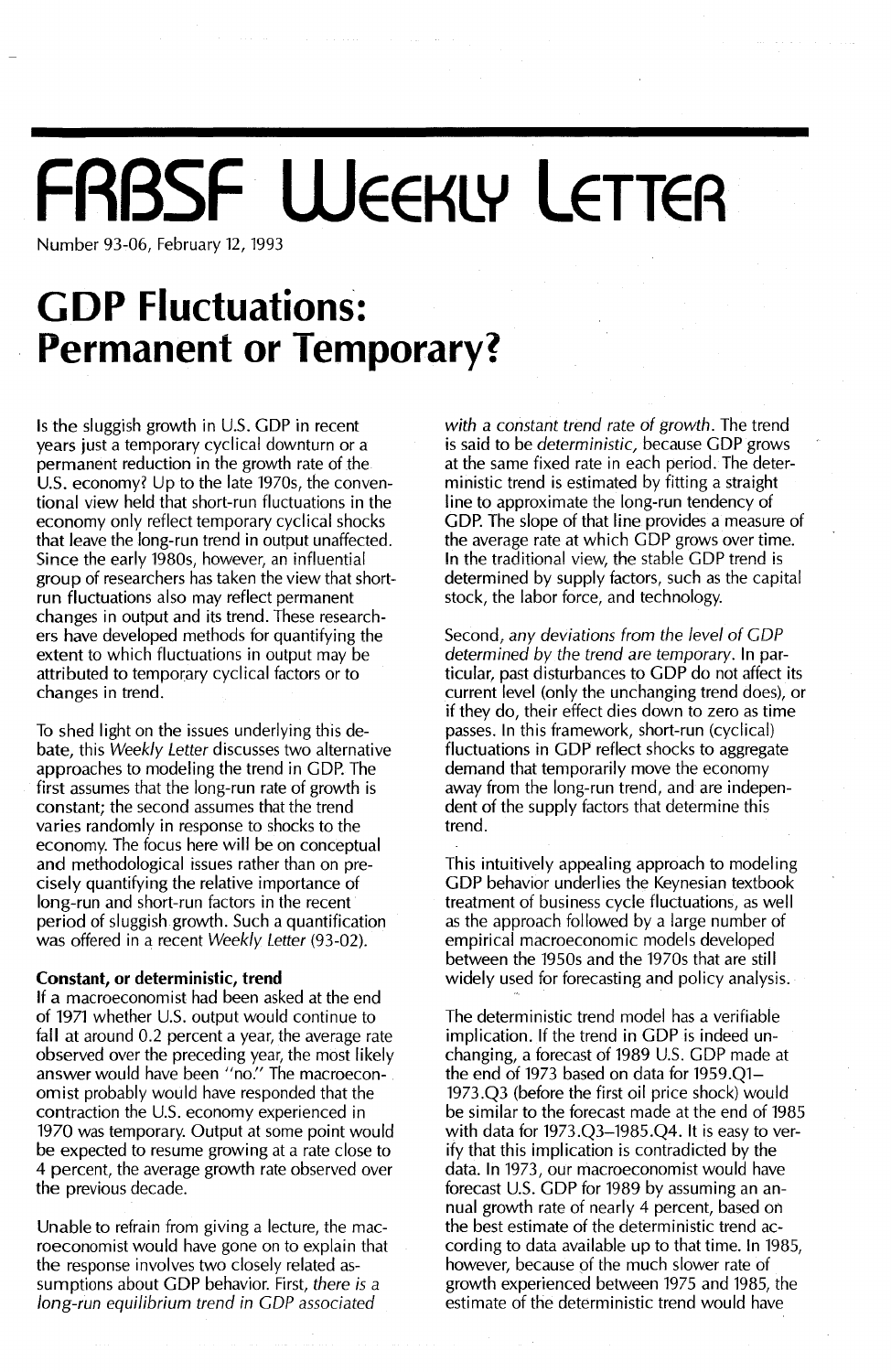## **FRBSF**

fallen to just over 2 percent. The greater accuracy of the 1985 forecast, in comparison to the forecast made in 1973, suggests that there was a decline in the trend rate of growth in U.s. GOP during the postwar period.

#### **Variable, or stochastic, trend**

The time-varypmg characteristic of forecasts of GDP, which is common to many economies, has prompted a large number of researchers to propose a model where the trend on average grows by some fixed amount, but is subject to random shocks in every period that cause growth to deviate from this average by an unforecastable amount. A trend that varies in every period in response to shocks is known as a "stochastic (or random) trend." In contrast to a model where the trend in GOP is unchanging, in this framework all past shocks to GOP affect its current level; that is, all shocks have some permanent effect that does not die out over time. For this reason, some researchers refer to the stochastic trend in GOP as the permanent component of GOP.

There are several ways to model a stochastic trend. One popular approach, suggested by Beveridge and Nelson (1981), models the trend as the long-run forecast level of GDP, using all available information on GOP's behavior up to the present. This model is intuitive, as the long-run forecast level of GOP provides information on the longrun tendency in its behavior. Also, under this definition, the trend in GOP changes every period in response to shocks to the economy.

The deterministic and stochastic trend models of GOP can convey quite different impressions of long-run and short-run behavior. Chart 1 compares the log of real GDP in the U.S. to a linear deterministic trend and to the stochastic trend based on the Beveridge-Nelson method. Chart 2 illustrates the temporary cycles (the differences between actual GOP and the estimated trends) associated with these two trend measures. As can be seen in Chart 1, the deterministic time trend is smooth, while the stochastic trend tends to follow the actual path of GDP quite closely. Conversely, Chart 2 shows that the cycle implied by a deterministic time trend is very persistent (movements away from the trend last a relatively long time), with large peaks and troughs. The cycle associated with a stochastic trend exhibits much less persistence, and peaks and troughs are much smaller.



The smoothness of the deterministic trend, as well as the high degree of persistence in its associated cycle, reflects the fact that shocks to GOP do not change the trend in this model. In contrast, shocks to GOP always result in a change in the stochastic trend in every period. It is worth reiterating that these differences significantly alter the way we interpret specific business cycle episodes. For example, as can be seen in Chart 1, the deterministic trend model suggests that sluggish growth in the early 1990s reflects a purely temporary (although persistent) cyclical downturn. In contrast, the stochastic trend model suggests that much of the recently observed sluggishness in U.S. growth is permanent. This last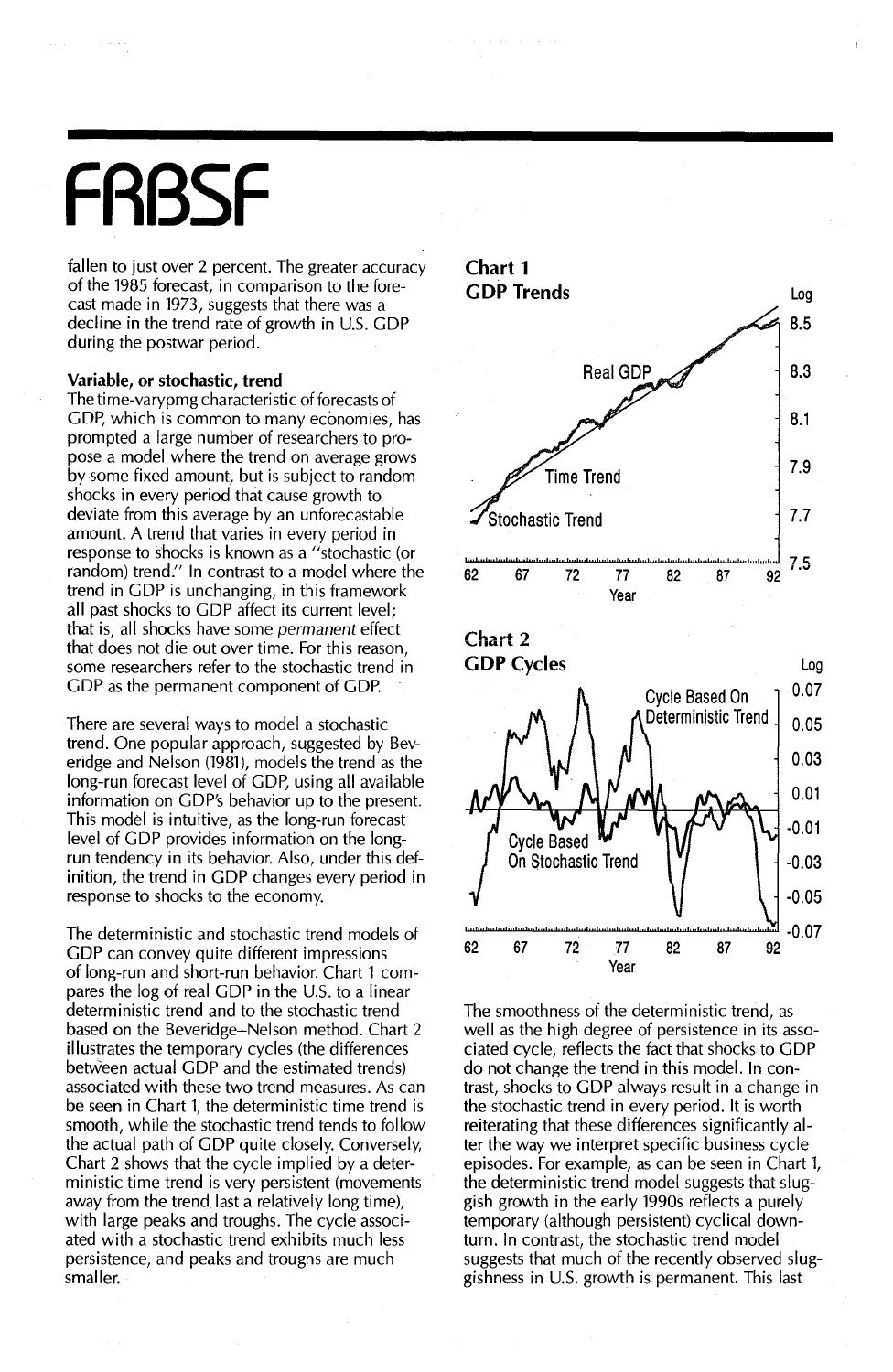interpretation would only be revised if the U.S. experiences several quarters of more rapid growth that lead to upward revisions in the estimated stochastic trend.

The key feature of the stochastic trend model that distinguishes it from the deterministic trend model is that it may vary in response to shocks in each period. The extent to which the trend will vary however, will depend on the particular model of GOP and of its stochastic trend. For example, another way of modeling a stochastic trend was discussed in a recent Weekly Letter (93-02). A macroeconomic model with two variables is estimated, and some shocks are assumed to have permanent effects on output (supply shocks), while other shocks are assumed to have temporary effects (demand shocks). The stochastic trend in this framework can be thought of as that component of GOP that is attributable to shocks with permanent effects. This method of modeling a stochastic trend has several advantages, as it uses information from other macroeconomic variables (not just GDP, as in the Beveridge-Nelson method). Also, the decomposition into trend and cycle is based on an explicit macroeconomic model, which facilitates economic interpretation. This alternative model of the trend also attributes much of the recent slowdown in GOP to permanent changes in the trend, but its description of the trend and cycle in GOP differs in a number of respects from that reported here.

#### Why do we care?

The ability to distinguish between permanent and temporary movements in output is important in deciding whether it is appropriate to use macroeconomic policies that have temporary effects or to focus on long-run policies that may permanently affect trend behavior. For example, if the current sluggish pace in economic activity is due to temporary but highly persistent shocks, a case may be made in favor of expansionary macroeconomic policies that will bring the level of economic activity back to the long-run trend more quickly. However, if the sluggishness in output reflects a permanent decline in the trend rate of growth of the economy, expansionary macroeconomic policies may not be effective in the long run, as there is no reason to expect that such policies can raise the trend rate of growth. Instead, policies to raise productivity or labor skills may be more appropriate.

Unfortunately, there is no consensus on which of the two models of the trend is superior. Proponents of the deterministic trend model believe it is appropriate because the long-run path of GOP depends on supply factors (such as capital, labor skills, and natural resources) that change very little in the short run. They argue that any changes in the trend are infrequent, and can be incorporated by adjusting the deterministic trend model once the evidence accumulates that such a change in the trend has occurred. Also, it is not clear what stochastic trend model, if any, is to be preferred to the deterministic trend model. As discussed earlier, there are a number of ways of modeling a stochastic trend and there is disagreement on how well these various models reflect the impact on output of permanent changes in labor productivity or technology.

Proponents of the stochastic trend model believe that the assumption that the trend is unchanging, or equivalently, that short-run fluctuations in output have no permanent effects is implausible. They also point out that the stochastic model is more general, because it allows researchers to measure the extent to which short-run fluctuations in output are due to permanent or temporary shocks, rather than rule out permanent shocks entirely, as in the deterministic trend model. In particular, the stochastic trend model may approximate the deterministic trend model, if the data and the particular specification of the stochastic trend call for it, to any degree of closeness.

As no known statistical method is available to establish the superiority of either of the two trend models, disagreement on this question will not be easily resolved. Further research is needed to determine which model will ultimately prove to be more satisfactory.

#### Ramon Moreno Economist

#### Reference

Beveridge, Stephen, and Charles R. Nelson. 1981 "A New Approach to Decomposition of Economic Time Series into Permanent and Transitory Components with Particular Attention to Measurement of the 'Business Cycle.'" Journal of Monetary Economics 7 pp. 151-174.

Opinions expressed in this newsletter do not necessarily reflect the views of the management of the Federal Reserve Bank of San Francisco, or of the Board of Governors of the Federal Reserve System.

Editorial comments may be addressed to the editor or to the author..•. Free copies of Federal Reserve publications can be obtained from the Public Information Department, Federal Reserve Bank of San Francisco, P.O. Box 7702, San Francisco 94120. Phone (415) 974-2246, Fax (415) 974-3341.